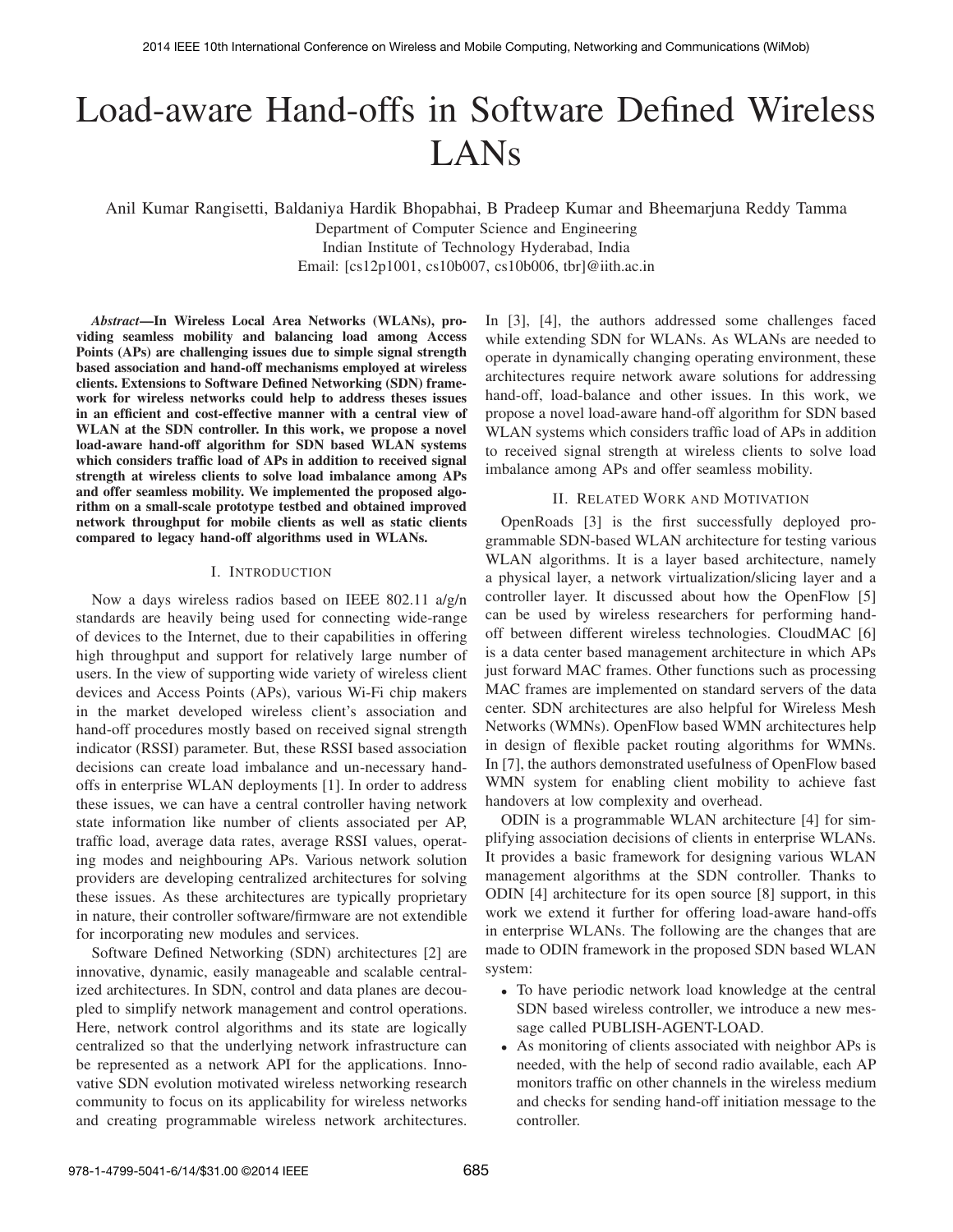- In order to extend ODIN architecture to multi-channel WLAN environment, we used IEEE 802.11 Channel Switch Announcement (CSA) messages in beacon frames for reducing delay during hand-off between different channels.
- To address RSSI based clients association issues, we propose a novel load-aware hand-off algorithm which runs on the top of SDN based central controller as an application.

These changes are necessary for doing efficient and costeffective hand-offs at the centralized controller.

## III. OUR WORK

SDN based WLANs are employed to solve interference, loadbalance and hand-off issues with help of global network knowledge. Major goals of proposed SDN based WLAN architecture are as follows:

- Realize adaptive WLAN framework over existing enterprise WLAN systems.
- Simplify WLAN management with policy based management and virtualization of network resources.
- Implement efficient algorithms to achieve load balancing, seamless mobility and interference management in enterprise WLAN environments.
- Maintain compatibility with existing IEEE 802.11 WLAN protocols.



Fig. 1. Architecture of Software Defined Enterprise WLAN System

## *A. Framework Design*

Fig. 1 shows the architecture of proposed OpenFlow enabled SDN framework for enterprise WLAN Systems. Software Defined WLAN Central Controller (CC) is the main component in this architecture. The CC is realized using *Floodlight* [9] controller. It monitors entire network traffic and events to optimally reconfigure the network elements in a flexible manner. All the necessary information regarding network state is maintained in a Central Information Base (CIB) at CC. The CC can be designed by extending the standard OpenFlow controller so that CC could have complete view of enterprise WLAN. Another important component in this architecture is the Assistive Agent (AA) click [13] based module installed

on AP. We extend standard 802.11 AP with AA for communicating with CC all necessary parameters like load of AP, per client traffic statistics and other events (e.g, hand-off, load exceeded) related to WLAN operation. APs are integrated with *Open vSwitch* [10] to enable OpenFlow support and handle traffic flows. CC updates flows during hand-off with OpenFlow messages. We call these APs as OpenFlow enabled APs. We implemented the load-aware hand-off algorithm as a separate application in *Floodlight*. Following are the main challenges that we addressed in designing load-aware hand-off algorithm for SDN based WLAN system:

- How does CC decides hand-off event to be triggered from OpenFlow enabled APs?
- What is the definition of load at each AP in the WLAN system?
- How to provide network state information (AP load, clients traffic and signal strengths) to CC?
- What are the parameters to be considered for taking loadaware hand-off decisions?
- How to take care of ping-pong that can occur during hand-offs?
- If all major decisions are taken at CC, then how to prevent overloading of it?
- How to ensure clients can change their channels (if target AP is on some other channel) seamlessly during hand-off process?

In order to perform load-aware hand-offs by addressing above issues, we introduce a few new messages in ODIN programmable WLAN architecture [4]. ODIN adapted Virtual Access Point (VAP) concept supported by Atheros chips for creating unique Basic Service Set Identification (BSSID) for each client. ODIN called these VAP as Light VAP (LVAP). During hand-offs, with LVAP the client could have consistent and continuous connection even when it is physically moved from one AP to other AP. It focused on reducing hand-off delay with ADD-LVAP and REMOVE-LVAP messages, but it has a major limitation that both APs need to operate on the same channel for the hand-off to work seamlessly. CC sends ADD-SUBSCRIPTION (*e.g.*, RSSI > Signal Threshold (STHR)) message to APs so that APs could trigger hand-off events with PUBLISH messages. As with the same RSSI threshold based subscription message for all APs can lead to load unaware hand-offs, in this work, we introduce a unique handoff subscription message for each AP. To efficiently handle these issues and to provide load-aware hand-offs for improving network performance PUBLISH-AGENT-LOAD, PUBLISH-CLIENT-LOAD and UPDATE-SUBSCRIPTION messages are introduced. The first message is for sending cumulative load of AP, next message is for sending a client's load (average RSSI, total number of packets, and average data rate) and last message is for updating hand-off subscription per AP according to its load. In order to prevent overloading of the CC these messages are generated periodically from APs. To address the issue of seamlessly handing over a client between APs configured on different Wi-Fi channels, we added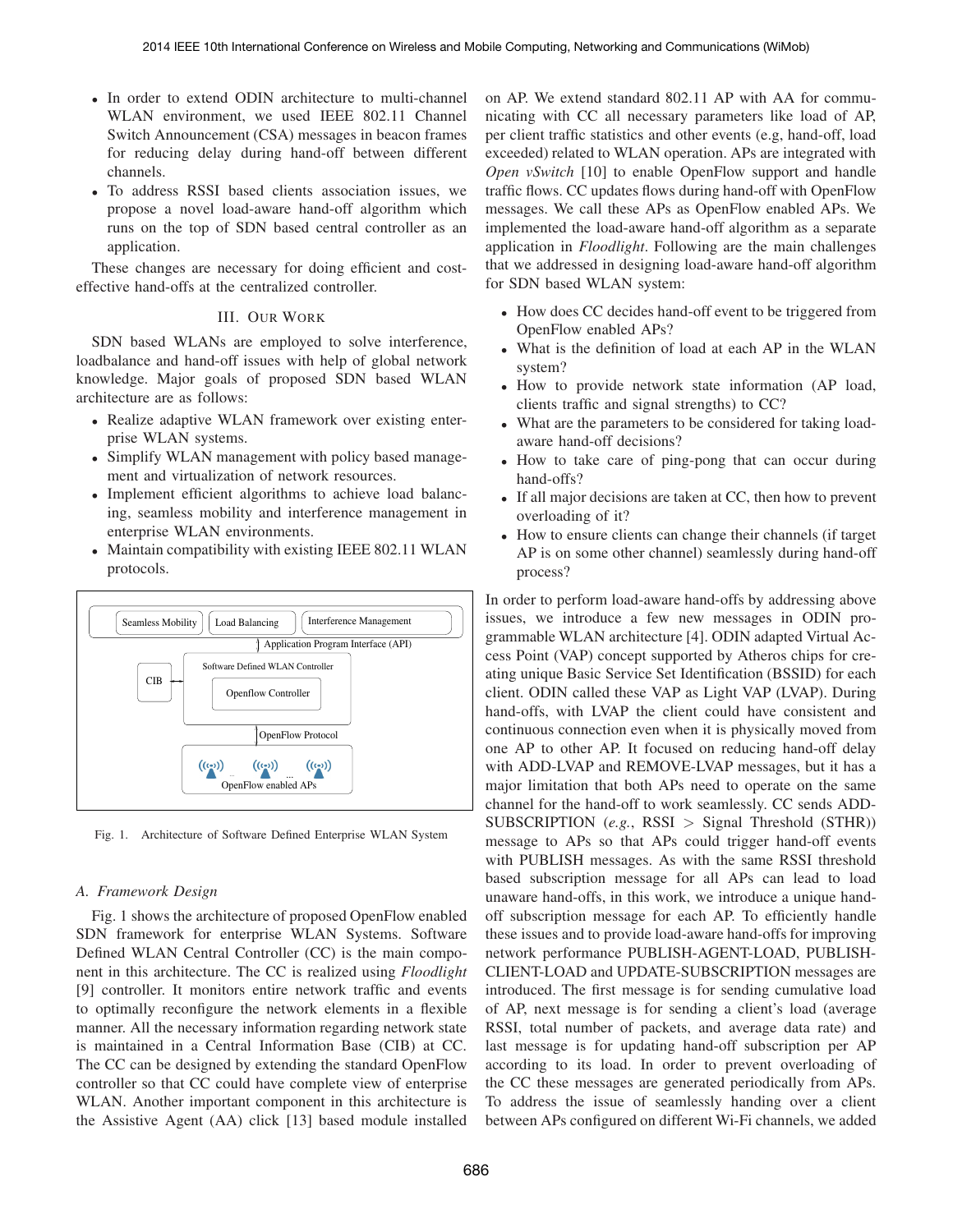CSA element in beacon messages transmitted during hand-off process. In our work, connected AP is the one that sends out beacons with CSA (ElementId  $= 37$  and length  $= 3$  fields) element to the targeted client which is then moves to the new channel, but not connected AP unlike in 802.11 DFS standard. As shown in Fig. 2, CSA element consists of three fields: *channel switch mode, new channel and count*. *Channel Switch Mode* indicates whether client receiving CSA element needs to suspend its transmissions until it has changed to new channel (i.e., target AP) or not, *count* indicates maximum number of beacons with CSA that it may receive before changing to *new channel*. We configured *mode=1* and *count=3* to ensure that client should be able to change its radio to the new channel on or before receiving three beacons from the currently associated AP. We tested clients with Linux kernel 3.5 version, which is capable of processing CSA element to change current operating channel seamlessly. This solution does not require any client side driver modifications so it is more easily deployable solution. With these changes we could able to improve network performance without increasing hand-off delay. We have shown how these messages are helpful in realizing load-aware hand-offs with an example sequence diagram in Fig. 3.

| Element ID<br>37 | Length | Channel<br>Switch<br>Mode | New<br>Channel<br>Number | Channel<br>Switch<br>Count |
|------------------|--------|---------------------------|--------------------------|----------------------------|
| vtes             |        |                           |                          |                            |

Fig. 2. Format of Channel Switch Announcement Element



Fig. 3. Messages exchanged between APs, Controller and Load-Aware Handoff Algorithm during client hand-off between APs

## *B. Parameters considering for load-aware hand-off decision making*

Hand-off algorithm with fixed STHR on all APs can cause load imbalance in WLANs, limiting coverage area of AP even when it is lightly loaded, delaying hand-off decision for a client moving from heavily loaded AP to lightly loaded AP, and vice versa. To overcome these issues, the proposed loadaware algorithm considers load of the AP in addition to RSSI values. Load of an AP is defined with a parameter called Traffic Intensity (TI) [11]. This parameter measures utilization of channel resources in a range from 0 to 1, where 0 indicates channel is idle and 1 indicates channel is fully occupied. TI is defined as the amount of time the AP is busy (AP-BUSY-TIME) with transmission or reception of *N* frames in a given time period *T* (in seconds) as given in Eqn (1). Its calculation includes all Data, Management, and Control including duplicate and non-header error-prone MAC frames. For each frame, we calculate its duration  $(d<sub>i</sub>)$  by its framelength and PHY data rate. APs send their TI(t) values to the CC in PUBLISH-AGENT-LOAD messages.

$$
TI(t) = \frac{\sum_{i=1}^{N} d_i}{T}
$$
\n(1)

For each AP, its effective TI is calculated at the CC as given below in Eqn (2),

$$
CTI(t) = 0.9 * TI(t) + 0.1 * CTI(t-1)
$$
\n(2)

In rest of this paper, we referred the terms load and TI interchangeably. We have given 90% weightage to current time period changes in TI. Load-aware algorithm uses two parameters to take hand-off decisions: RSSI and TI. We do not change any client side driver modifications and they still try to associate to APs based on RSSI values, so the main requirement of AP is to report to the CC when a client is moving out of its range. In order to reflect AP decision based on both RSSI and load levels, we map RSSI values against load levels (*low, medium and high*). To do this mapping, we need to analyze RSSI variations in WLAN deployment environment. To analyse these RSSI variations, we conducted a simple experiment with the testbed shown in Fig. 4. We



Fig. 4. Architecture of the Testbed

need to determine minimum and maximum RSSI that can be configured in the test environment. To accomplish this, we placed a test client very close to an AP and slowly moved that client away from it to find out where it is getting disconnected (i.e., trying to re-associate with some other AP). In our lab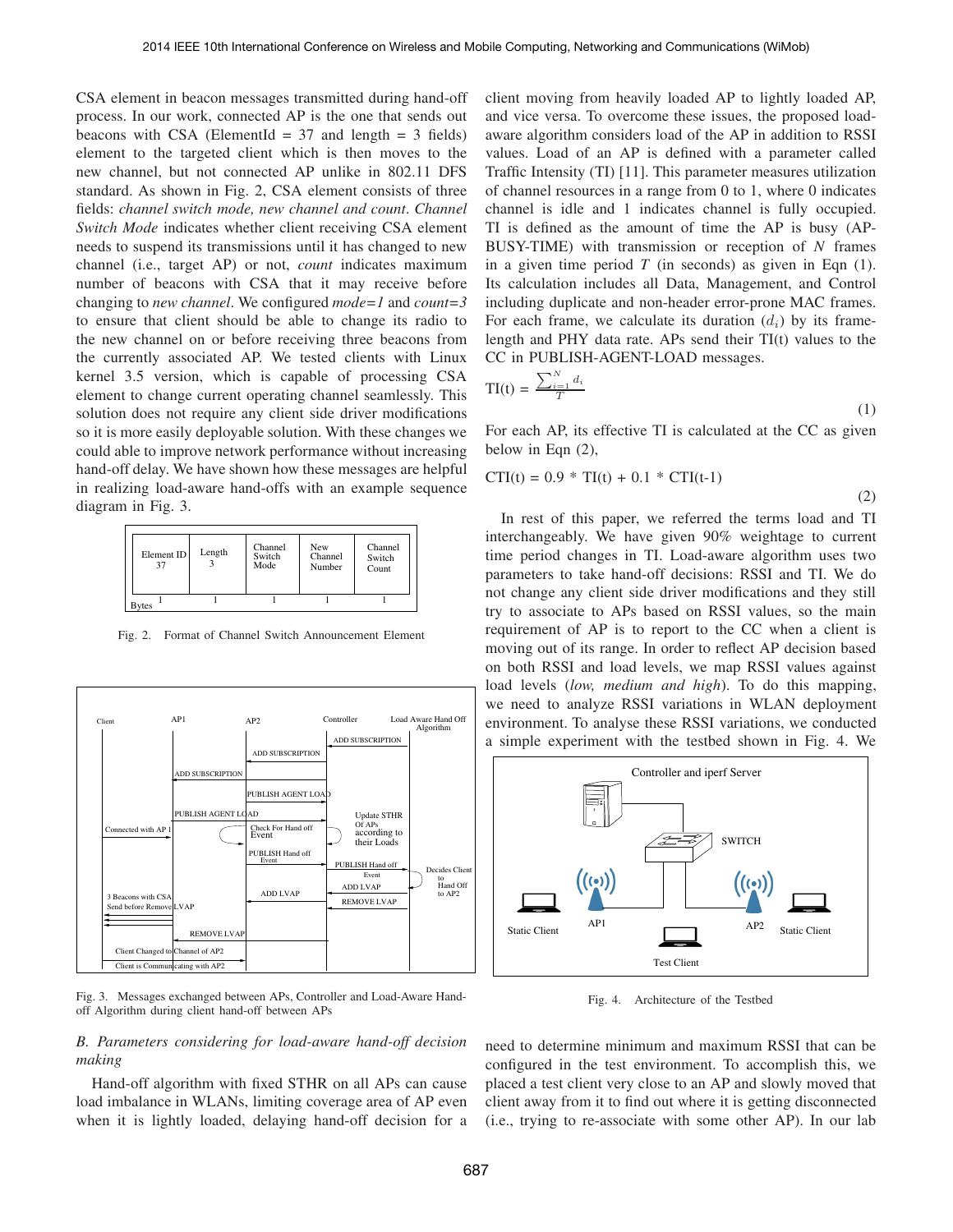environment, the minimum RSSI is 185 where the client is trying to re-associate and the maximum RSSI is 235 when the client is very nearer to the AP. In order to identify maximum possible variations in RSSI values, we conducted a simple experiment as follows:

- Place a Static Client (SC) in the middle of two APs.
- Then SC runs *iperf* TCP for the 180 seconds duration. We measured max and min RSSI values experienced by it over the duration of the flow.
- RSSI values are averaged over one sec time interval.
- Then by using EWMA with weightage of  $\alpha = 0.6, 0.8$ and 1 ( $\alpha$  indicates weightage given to averaged RSSI values over current one sec and  $(1-\alpha)$  indicates weightage given to historical RSSI estimate), we calculated RSSI estimates.



Fig. 5. RSSI variations with  $\alpha = 0.6, 0.8, 1$ 

The variations in RSSI values are shown in Fig. 5. With  $\alpha$ =0.8 compared to 0.6 and 1, RSSI variations are stabilized in our lab test environment. From the experiment results and graphs, we determined the maximum variation in RSSI values as [4 to 7]. In order to ignore these variations at any second, we used difference between RSSI threshold values of two load levels as 15 and same value is also used for hysteresis setting to avoid ping-pong effects during hand-off of a client from one AP to another.

## *C. Load-aware Hand-off Algorithm*

The Algorithm1 describes the proposed load-aware hand-off algorithm running on the CC.

The initial STHR is fixed at 185 for all APs in the WLAN system. It's the value below which a client cannot be served by any AP. The TI value for each AP is updated regularly at the CC, which helps in updating STHR according to APs' load. At CC, updated STHR value of the AP is used for detecting triggering of hand-off events. As we are changing STHR dynamically based on load levels of APs, there is a possibility of ping-pong effect between the APs. In our algorithm first condition-1 ensures that client is handingoff to less loaded AP and at the same time signal strength experienced with respect to less loaded AP is good enough for

# Algorithm 1 Load-aware Hand-off Algorithm

- 1: CC sends initial hand-off subscription (RSSI > STHR) messages to APs in WLAN system
- 2: CC gets updated loads statistics (TI) of APs periodically 3: loop
- 4: CC updates STHR value to be matched against APs' load levels

When Client starts moving to the overlapping region of APs then hand-off decision is taken as follows

- 5: **if**  $((Load_{connectedAP} Load_{competingAP}) > HT<sub>LOAD</sub>)$ and  $(RSSI_{connectedAP} < (RSSI_{competingAP} +$  $HT_{RSSI1})$ ) then
- 6: Hand-off the client to the competing AP
- 7: **else if**  $((RSSI_{competingAP} > (RSSI_{connectedAP}$ +  $HT_{RSSI2}$ ) and  $(Load_{competingAP}$  <  $(Load_{connectedAP} + HT_{LOAD}))$ ) then
- 8: Hand-off the client to the competing AP
- 9: else
- 10: No Hand-Off
- 11: end if
- 12: end loop

TABLE I TEST SETUP FOR THE EXPERIMENTS

| Number of APs                   | 2 (Alix3d3 boards)               |  |
|---------------------------------|----------------------------------|--|
| AP Wi-fi Cards                  | 2 (Ath9k 802.11bgn)              |  |
| APs' operating mode             | 802.11g                          |  |
| Operating System on AP          | Openwrt                          |  |
| Other tools on AP               | Click2.0.1 and Open vSwitch1.9.0 |  |
| Number of Clients               | 3                                |  |
| Linux Kernel version of Clients | $\overline{3.5}$                 |  |
| Controller Software             | Floodlight                       |  |
| <b>Initial STHR</b>             | 185                              |  |
| $\overline{HT}_{LOAD}$          | 30%                              |  |
| $HT_{RSSI1}$                    | 10                               |  |
| $HT_{RSSI2}$                    | 15                               |  |
| <b>Channels</b> Tested          | 3, 9 of $2.4GHz$                 |  |
| $\alpha$                        | $0.6, 0.8$ and $0.9$             |  |
| Time Interval (T)               | 5 seconds                        |  |

providing better QoS. Second condition-2 ensures that even when load difference between APs is below load hysteresis margin, if a client is experiencing better signal with less loaded AP then hand-off that client to that AP. In order to avoid the ping-pong effects, we are using two RSSI based hysteresis thresholds  $(HT_{RSSI1}$  and  $HT_{RSSI2}$ ) and one load based hysteresis threshold  $(HT_{LOAD})$ . With the help of  $HT_{RSSI}$ , we can guard client against moving between APs due to rapid fluctuations in RSSI values. In order to avoid ping-pong effect due to sudden changes to load differences after client handoff between APs, we make use of the  $HT<sub>LOAD</sub>$ . The two RSSI HTs are required for avoiding boundary-case ping-pong effects.  $HT_{RSSI1}$  should be always less than  $HT_{RSSI2}$  to ensure the same.

## IV. EXPERIMENTAL SETUP AND PERFORMANCE RESULTS

We have conducted the following experiments on an experimental testbed to show that the proposed load-aware handoff algorithm improves the network throughput in enterprise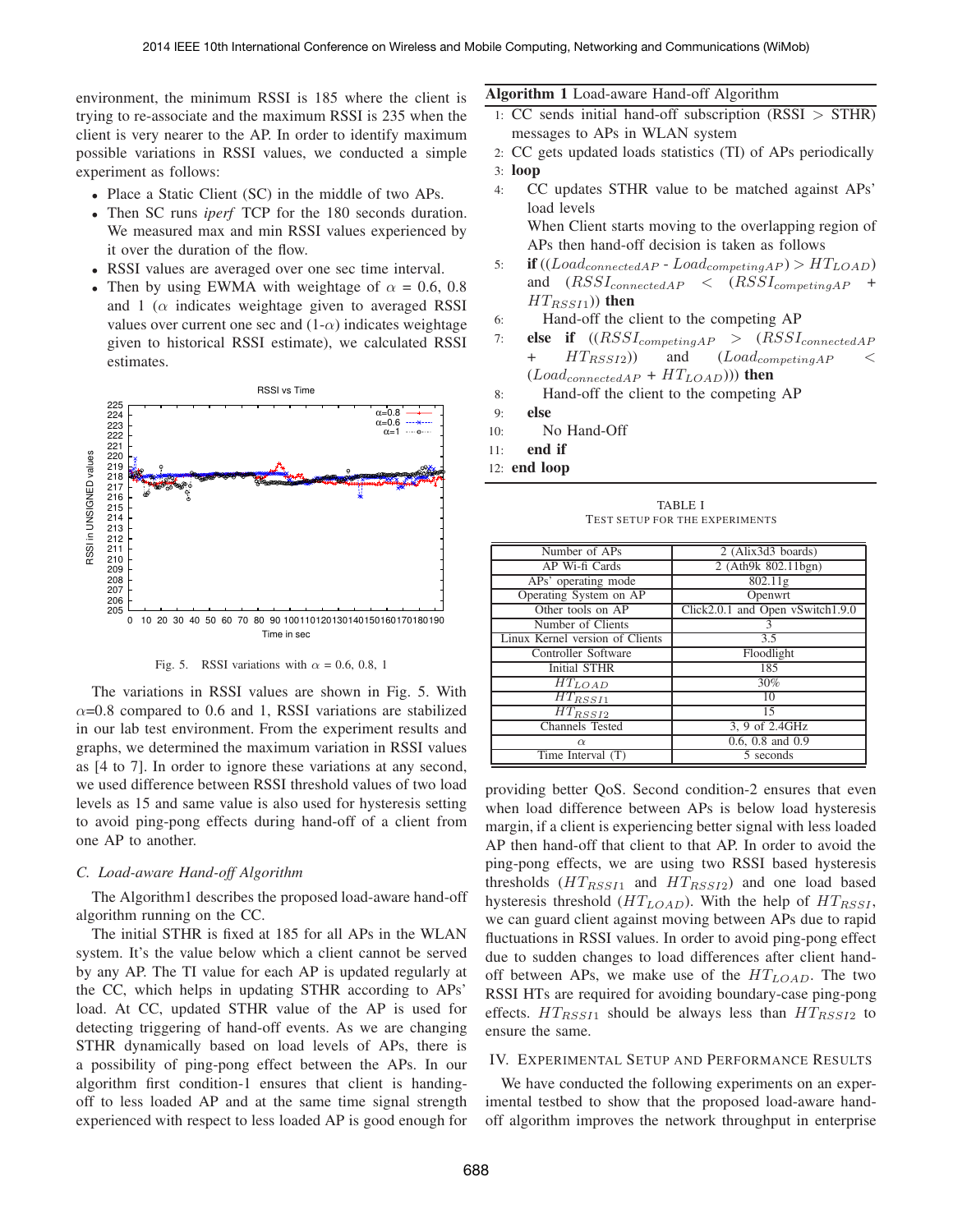WLAN environments. The performance of proposed algorithm is compared with that of Fixed RSSI algorithm. The *iperf* [12] TCP tests are conducted with the testbed shown in the Fig. 4. Details of testbed are given in Table. I. The load offered by clients is generated using *iperf* TCP client/server tools. The testbed comprised of two OpenFlow enabled APs, each fitted with two Wi-Fi radios. These APs ran click based Wi-Fi agents. These APs and server are connected to the same wired network. The server ran, *iperf* and Floodlight based Controller (CC) with load-aware hand-off module.

Experiment 1: Aim of this experiment is to show that how load-aware hand-off algorithm can provide improved network throughput to static clients which are in overlapping region of APs. This test setup involved 2 APs and 3 clients. This experiment ran for a total duration of 240 sec. Initially, AP1 has two clients connected to it, one static client (SC1) placed near AP1 and one Test Client (TC) placed at a position where RSSI values experienced by it are approximately equal with respect to both APs. Another Static Client (SC2) is connected to AP2 by placing it nearer to AP2. This experiment is conducted twice and averaged values for every 10 sec are reported in Fig. 6 and Fig. 7. At time t=0 sec, *iperf* TCP sessions with duration of 240 sec and 120 sec are started in the SCs connected to AP1 and AP2, respectively. Later at t=60 sec, *iperf* TCP session with 180 sec duration is started in the TC. Now SC1 and TC are sharing bandwidth equally (as shown in Fig. 6 and Fig. 7). The load of AP2 is lowered after SC2 completed its TCP session at t=120 sec. Loadaware hand-off algorithm by detecting this load imbalance, handed-over (at t=123 sec) TC to AP2 (as shown in Fig. 7), resulting in improvement in the average network throughput from 4.5 Mbps to 9 Mbps during 130 to 240 sec. Moreover, the average throughput of SC1 with AP1 also experienced an increase from 4 Mbps to 9 Mbps. But in the case of legacy fixed RSSI hand-off scheme, the TC is still connected to AP1 (as shown in Fig. 6), due to which entire network throughput suffered. Compared to Fixed RSSI algorithm, proposed loadaware hand-off algorithm resulted in improvement of network throughput by 9 Mbps.

Experiment 2: WLANs operating in same channel environment could suffer from lot of interference, which can decrease entire network throughput. So in this experiment we show how our solution seamlessly handed-off clients between APs operating on orthogonal Wi-Fi channels, which was not considered in ODIN [4]. As we discussed in Section III, CSA message embedded in Wi-Fi beacon is used for changing client's channel seamlessly during hand-off. This solution does not require any client side modifications except that clients' MLME should be able to process beacon having CSA element. In this experiment TC is initially connected with AP1 and it started *iperf* a TCP session with 120 secs duration. In first 60 secs, TC physically moved from AP1 to AP2 and in the remaining 60 sec it moved back from AP2 to AP1. As shown in Fig. 8, in the first part of the experiment hand-off occurred at t=40 sec and in the next part it occurred at t=90 sec (approximately). There are two key points to be observed in



Fig. 6. Network throughput when APs load change dynamically for Fixed RSSI hand-off algorithm



Fig. 7. Network throughput when APs load change dynamically for Loadaware hand-off algorithm



Fig. 8. Test Client Throughput when it moves between two APs configured with channels 3 and 9 respectively

Fig. 8. One, there is no sudden throughput drop at the time of hand-off and second, there are no ping-pong effects for the